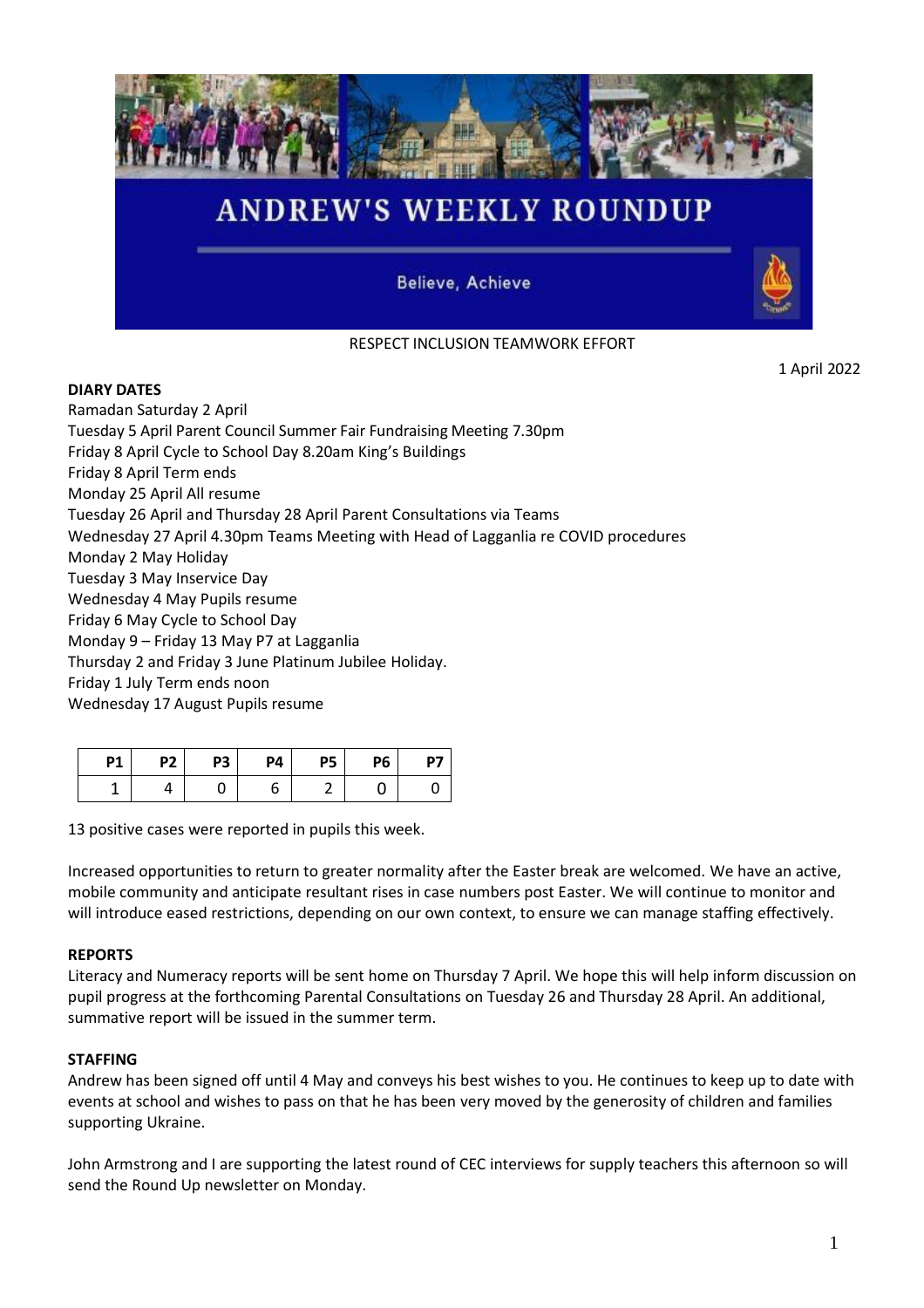Fondest wishes to Pupil Support Assistant Mrs Halyna Kancir who takes up position as an Edinburgh supply teacher next week. Halyna formerly taught in Ukraine and it is fantastic to see her progressing in her career again. Halyna's family and friends are still in Ukraine and though school has provided some degree of distraction from her, it is obviously a challenging time for her. Halyna was able to put parent Dominic Harris in contact with people to support his efforts helping refugees, including her friend Galyna who has been acting as a translator for him. Find out more about how Dominic is helping Ukrainians here: <https://www.facebook.com/dominic.j.harris>

#### **PARENT COUNCIL**

All are welcome to attend the Parent Council Summer Fair planning meeting at Summerhall on Tuesday 5 April.

#### **CYCLE TO SCHOOL DAYS**

The next Cycle to School Day will again be led by Jenni McGrouther, Principal Teacher on 8 April then 6 May after the Easter holiday

#### **JUNIOR NBA**

Well done to the P7 Junior NBA team (Theo, Ludvig, Hamish, Hugo, Elizabeth, George, Sadie, Vania, Maria, Slesh, Eddy and Finlay) who competed against Dalry Primary's team on Friday. Both teams played superbly and it was an extremely close game with the Sciennes Jets keeping their cool to secure the win by one point at 24-23. Thank you to Ms McGrouther for lending support and cheering on.

#### **TENNIS SUCCESS**

Huge congratulations to P7A pupil Ray Gallacher who is Scottish Junior U12 Doubles Champion! Also to fellow p7A pupil Hamish young who was runner up! Tremendous achievements from both young athletes.

#### **RUNNING COMPETITIONS**

*The cross-country competition season has concluded this week with the culmination of the Lothian League at The Mary Erskine School. This also coincided with the EPSSA Cross Country event which was held at the Meadows on Monday and our pupils performed superbly in both.*

#### **LOTHIAN LEAGUE**

For the past four weeks, a small group of Sciennes pupils has been competing across the city in 2k races. Not only *have they demonstrated incredible perseverance and determination to succeed, but they have also shown an ability to work as a team to gain as many points as possible. In addition to this, they have all had to wrestle with a variety of challenging weather conditions over the past four weeks!*

*Results were calculated and there were overall podium finishes for Finlay Glass (1st), Stella Crawford (2nd) and Eilidh Mowbray (Joint 3rd). The girls' team also came 1st overall amassing an impressive 58 points over 4 races. The five girls consistently recorded Top Ten finishes and really encouraged each other throughout every event. Girls' Team* 

- *1. P7 Stella Crawford*
- *2. P7 Eilidh Mowbray*
- *3. P6 Emma Maxwell*
- *4. P5 Emi Daunt*
- *5. P5 Laura Kitchin*

*Boys' Team*

- *1. P7 Finlay Glass*
- *2. P6 Duncan Collin*
- *3. P6 Elliot Lyon*
- *4. P5 Liam Grillo-Powley*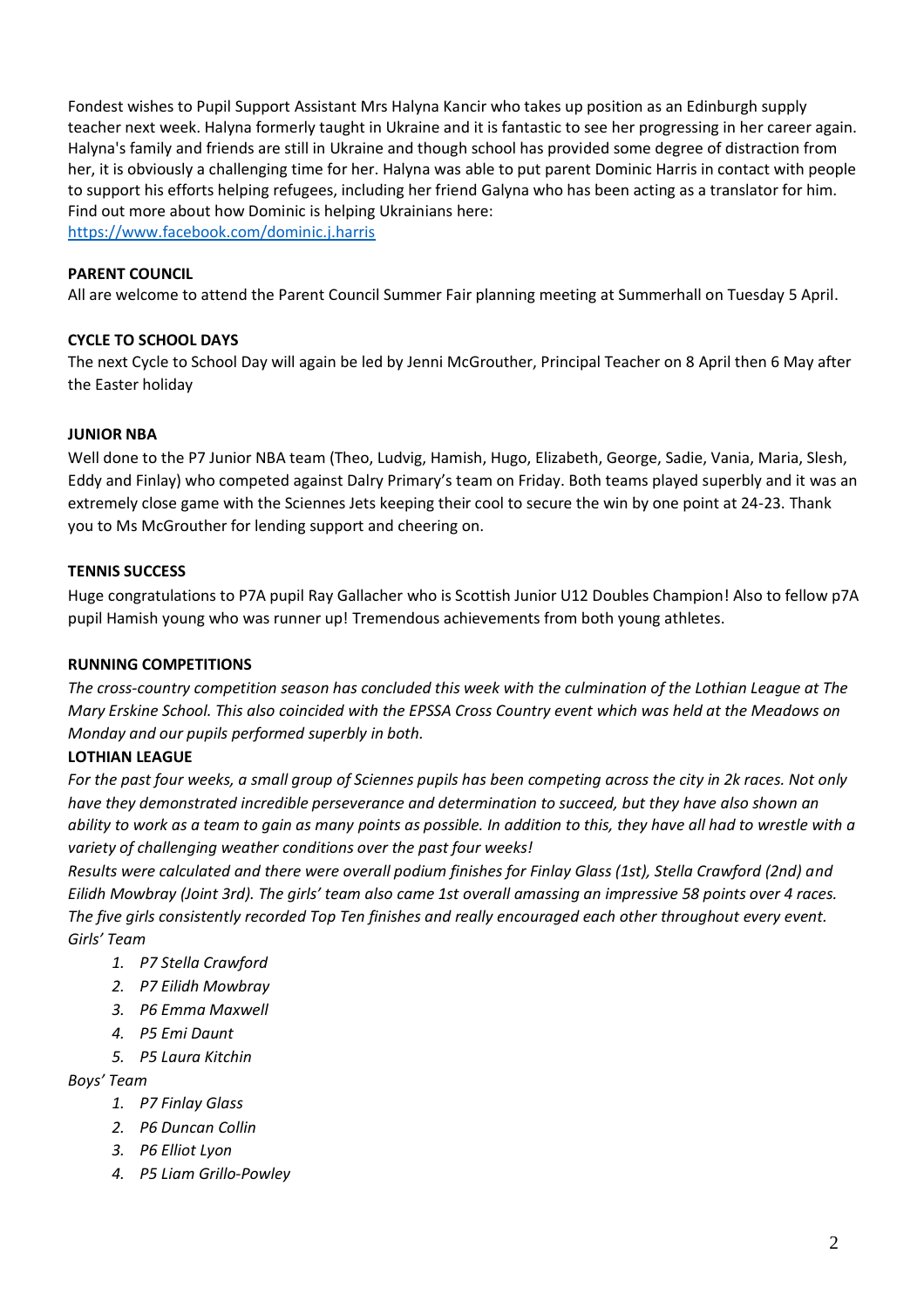*It was also excellent to see former pupils; Freya Mowbray, Kieran Glass, Josh and Dylan Daunt and Bethan Kitchin competing in the senior pupil races.* 

*Well done to everyone involved, you did yourselves proud.* 

## **EPSSA**

*On Monday at 12:30pm, 26 pupils competed in the EPSSA cross country festival. Due to current restrictions the*  race was a timed event, but they competed against Cramond Primary school in person.

*Stella Crawford recorded a 1st place, gold finish with a time of 4 minutes and 18 seconds. She was closely followed by Amy Yang (6th) and Lauren Redman (7th) (All Primary 7). In the boy's race Finlay Glass finished an overall Third place with a time of 4 minutes and he was followed by Ray Gallacher (6th) in a time of 4:05 minutes (both Primary 7).* 

*Well done to all those who competed in both events and a huge thank you to all the supportive parents/carers who supported our young runners.*

#### **John Armstrong, Depute Headteacher**

## **ALENA AND EVA LITTER WARRIORS**

P5C pupils Alena Beasley and Eva Maclean have organised an anti-litter campaign. At Assemblies, they announced they are seeking three ECO Warriors from each P5 class to help them. They have produced application forms and will interview for three posts per class next week.

## **CHILDREN'S PARLIAMENT**

We are excited to be working again with the excellent [Children's Parliament,](https://www.childrensparliament.org.uk/) this time on a rights-based Sustainability project. One third of each P5 class will take part in an introductory workshop on Monday 4 April in the Hall and will be able to feedback to classmates.

## **LUNCH SALE FOR UKRAINE**

Thank you to the amazing Khadse family for reprising their delicious lunch sale again today and to the Sciennes community for generous support. Well done P5C pupil Aaradhy, S1 brother Aadi and parents Swati for raising even more funds for the DEC appeal for Ukraine.

## **LETTERS TO DNIPRO KIDS FROM P5C**

Ellie Henderson's dad Donald kindly put Ms Sellar in contact with the Dnipro Kids. P5C pupil Stanley Grant suggested an inventive format and we are sure the children will welcome the class' supportive messages on beautiful sunflowers which unfurl in water.

### **EMILY'S EASTER EGG APPEAL**

P6C pupil Emily Lake and friends launched an appeal for Easter eggs for Ukrainian arrivals and local Foodbank. Please hand any donated chocolate eggs to Class Teachers by Wednesday 6 April. Emily, Skye, Ellie and Lisa presented at both Assemblies and will collect the eggs each day next week.

## **ASSEMBLIES**

Ramadan, which begins on Saturday 2 April, featured in both Assemblies today with a focus on the Fasting and Alms giving pillars of Islam. This led onto a reflection on the many charitable acts to date from the Sciennes' community in support of Ukraine. P4B pupil Flossie and classmate Carter helped us sign 'sunflower' this week which is the national flower of Ukraine. We were thrilled that P5C pupil Katie Bagshaw and her dad Darroch were able to join our P4-7 Assembly live from Poland! It was fantastic to hear that the consignment of donated items from Sciennes has been successfully transferred to a Red Cross humanitarian convoy, on its way to Ukraine.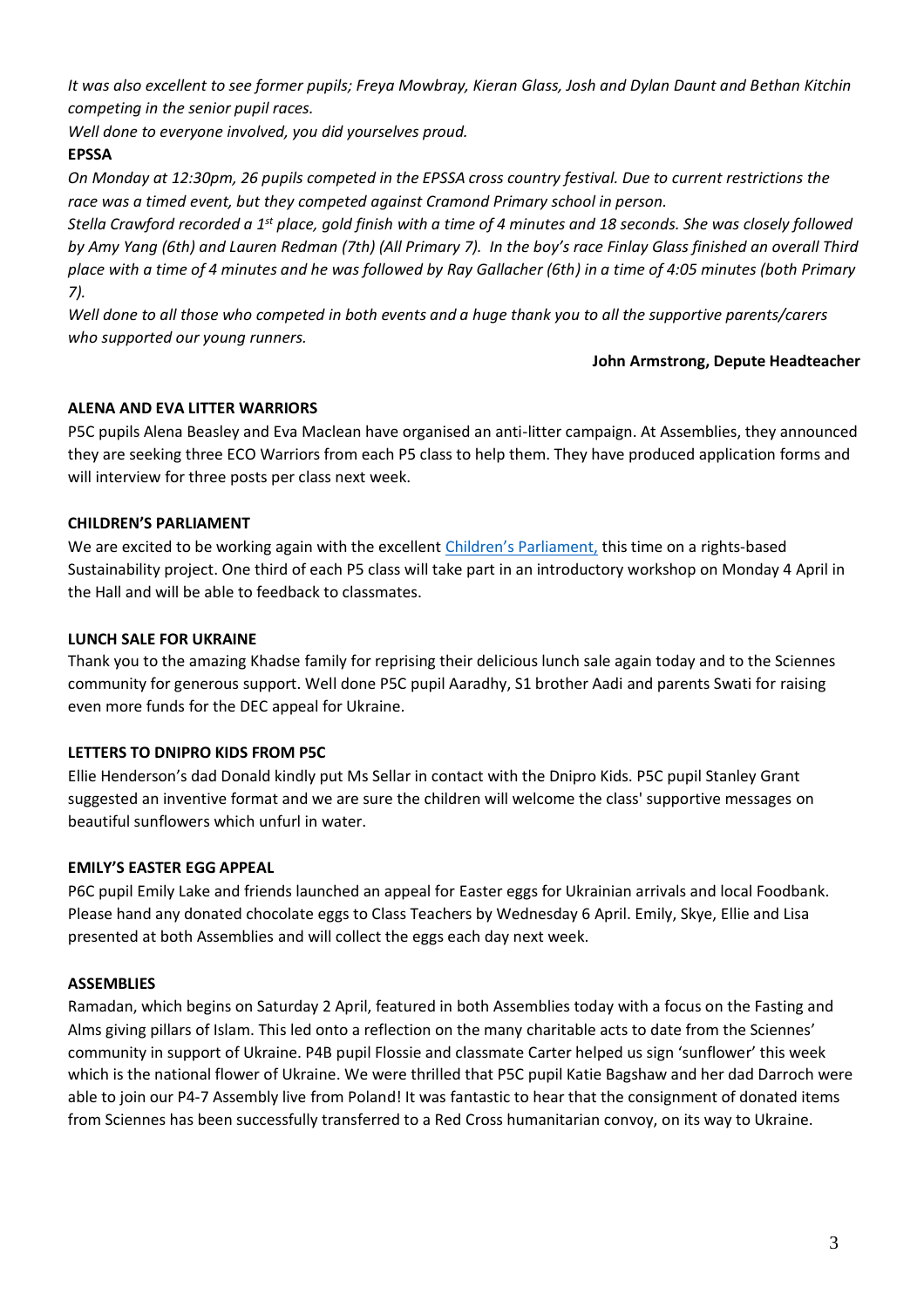Over the last few weeks, the generosity from the community towards supporting Ukraine has been simply staggering. The capacity within our young people to make a difference is humbling and we leave you this week with some of their own words:

### **THOUGHTS ON UKRAINE BY P5C**

*There are a lot of people who have given donations for Ukraine. All that will probably save lives. So well done to all the kind people who have given donations. And well done to Katie who started this whole thing along with her team. Emma* 

*Ukraine are being attacked by Russia. Many people are dying. Help Ukraine by putting money in the buckets. Donate other things if you can like soap or sleeping bags or shampoo. Scarlett*

*Katie's Team (Katie, Zara, Amy H, Emma D, Marla and p5c) are holding a Ukraine appeal. Katie and Katie's Dad are driving the donations in a van all the way to Poland. Donations are sleeping mats, sleeping bags, blankets, dried foods and tinned foods, hygiene products, baby food, clothes and toiletries. Katie*

*Some people found it hard to get out their class seat because there is so much stuff! There were suitcases, food and bags of clothes consuming the corner of our classroom. We are proud of what we have achieved. We have set up fundraisers and many people donated food, clothes and money. Stanley and Elliot*

*There were mountains of food overflowing and consuming a quarter of the classroom. Donald*

*One corner of our classroom is covered in donations. Katie and her team and the whole Sciennes family have done so well. Ellie*

*Putin, the Russian president, wants Ukraine to be part of Russia which isn't very fair. Since Russia are so big and powerful Ukraine is struggling to fight back. We need to help the people that have nothing left. Amy A*

*I think that Katie Bagshaw's Ukrainian appeal will change lots of lives and make lots of days. Alena Katie and her team have been collecting donations for the Ukrainians from 21 – 25 March. The donations will be collected and will be taken to Poland. We done Katie and the Sciennes Team! Esme*

*Katie, Marla, Amy, Zara and Emma were collecting money and other things. Ukraine is suffering and needs help. So that is why they are doing what they are doing. People are helping by bringing things in. What we can do together is incredible. The amount of people helping is just awesome. We have a mountain of things in the back of our classroom. You can change a life! Marla and Amy H*

Well done, Katie, Team P5C and Team Sciennes! Happy weekend!

*Lucy, Carolyn, John, Steve and Jenni*

*Lucy Gallagher* | Acting Head Teacher | **Sciennes Primary School** 10 Sciennes Road, Edinburgh EH9 1LG | **Tel** +44 (0)131 667 1243

**Email** [lucy.gallagher@sciennes.edin.sch.uk](mailto:lucy.gallagher@sciennes.edin.sch.uk) [|](mailto:lucy.gallagher@sciennes.edin.sch.uk) **Website** [www.sciennes.edin.sch.uk](http://www.sciennes.edin.sch.uk/) | **Twitter** @Sciennes